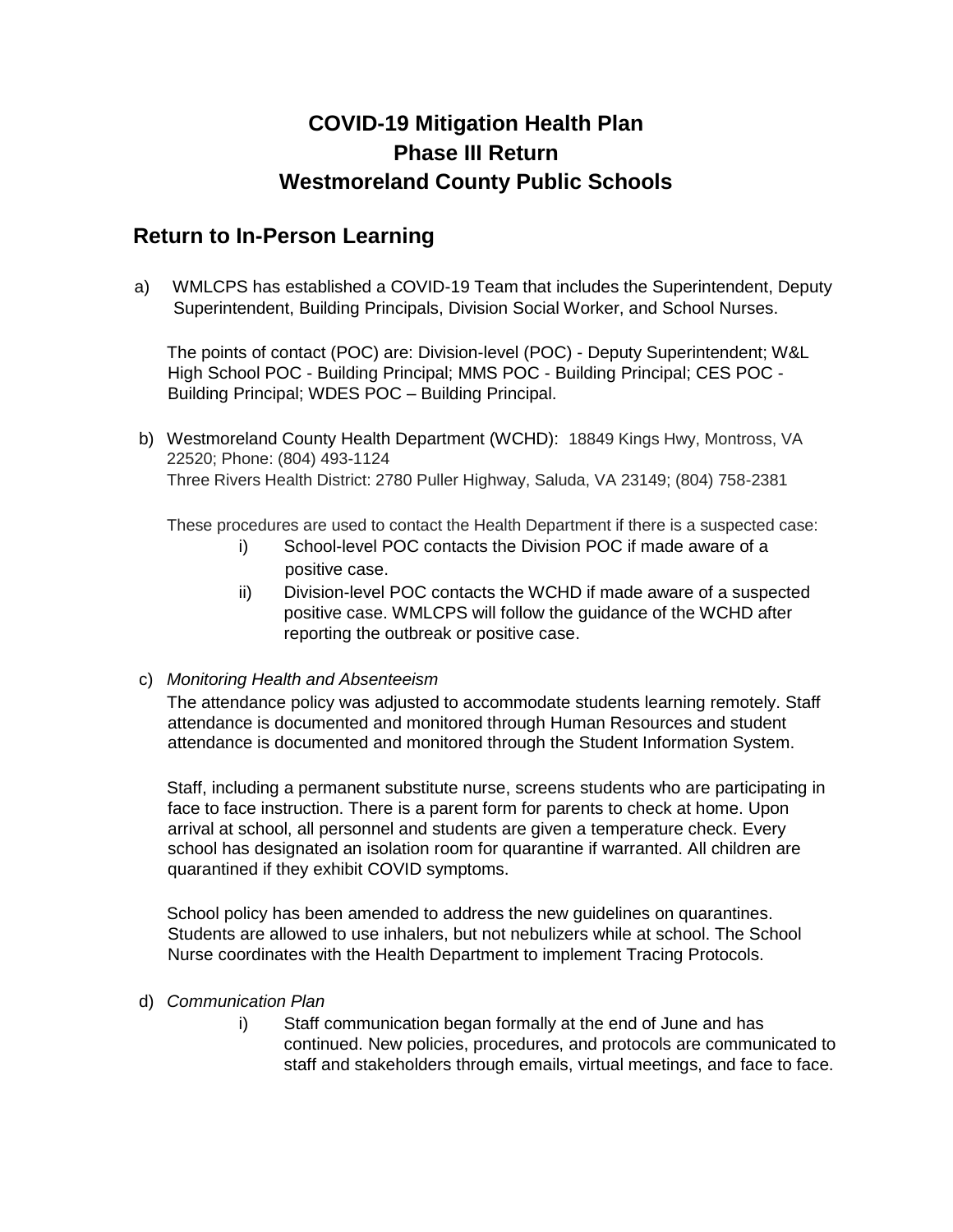- ii) Communication to parents and students is multi-faceted. Alert-Now, the school division website, and social media are utilized.
- iii) If an outbreak or positive case occurs, WMLCPS follows their standard procedures for communicating communicable disease information.

### e) *Community Response*

WMLCPS participates in community response efforts as appropriate. We have currently designated sites for COVID-19 testing in partnership with many of our local emergency responders. We will continue to assist in these efforts.

### f) *School Health Service Providers*

School division health service providers assists in planning and implementation of additional programs and services. All staff members participated in July training, before the start of school, on COVID-19 mitigation strategies provided by the Division Nurses. The information reflected guidance from the Virginia Department of Health and the Center of Disease Control. This training was replicated by staff to students.

Every extracurricular program advisors and athletic coaches replicated the training from the nurses with the students they supervised. Each program conducted an orientation session for students and staff when the program began. WMLCPS staff members documented that training had been conducted and received.

g) *Medical-grade PPE* 

Health services staff provided medical-grade PPE to employees and students. WMLCPS Nurses are integral to the ordering of PPE for the Division. They determine the kinds of PPE that is needed and the quantities that are needed.

### h) *Typical (non-COVID-19) Health Services*

Typical (non-COVID-19) health services are not neglected in the emphasis of COVID19. COVID does not eliminate the typical health services needed by our students. Students have access to traditional services as appropriate and per policy.

### i) *Providing Mental Health Services.*

Staff continue to work with community agencies and families to assist with mental health services for students. Students continue to have access to Counselors, the Division's School Psychologist, the Division Social Worker, and referrals are made to the Middle Peninsula/Northern Neck Community Services Board, as necessary and outlined in the division's threat assessment plan.

The Employee Assistance Program (EAP) continues to be available to employees who have personal and/or work-related problems. EAP addresses issues affecting mental and emotional well-being, such as alcohol and other substance abuse, stress, grief, family problems, and psychological disorders.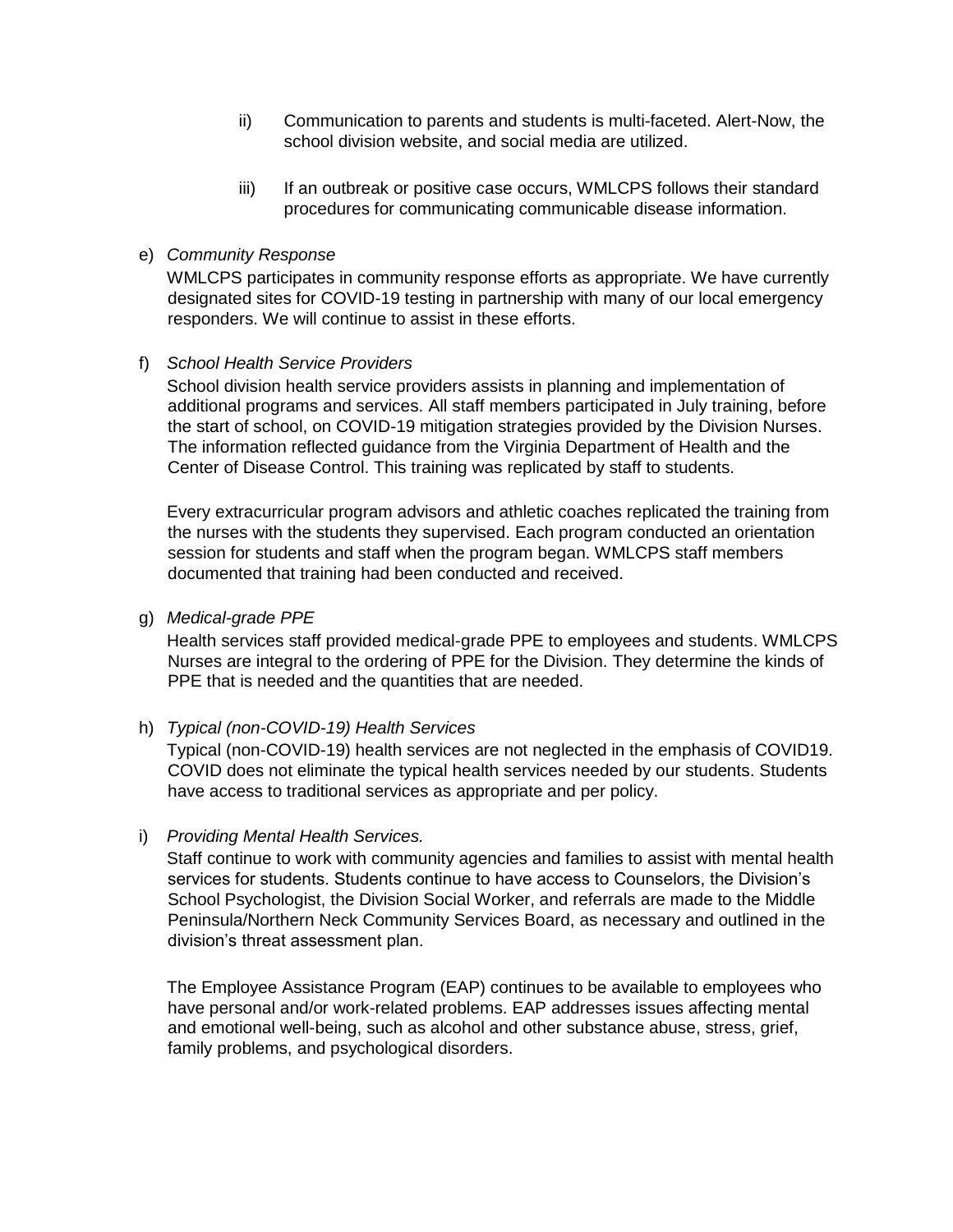## **Promoting Behaviors that Reduce COVID-19 Spread**

Westmoreland County Public Schools is committed to implementing strategies to mitigate the spread of COVID – 19. The COVID-19 Team has developed a plan for COVID-19 prevention education (hand washing, staying home if ill, etc.) These actions include the following;

### *a) Creating an Education Plan*

An Education Plan was been created and shared with all staff, students, and families before the new school year began. The plan provided training and emphasized behaviors and practices that mitigate COVID-19. The plan allows students and staff to participate in activities that include COVID-19 prevention. Additional information was sent home with students as appropriate. Prevention activities and materials include:

- i. Utilizing Physical distancing in various settings;
	- Pre- Kindergarten
	- Elementary Schools
- Buses • Hallways
- Playgrounds
- Secondary Schools • Special Ed. Classes
- Cafeterias
	-
- ii. Hand hygiene and respiratory etiquette;
- iii. Use of cloth face coverings and PPE according to CDC guidelines;
- iv. Staying home when sick; and
- v. Testing and Screening
- vi. Taking and Monitoring temperatures at home
- *b) Maintain Adequate Supplies*

WMLCPS maintains adequate supplies of product to promote healthy hygiene. WMLCPS pursued grant funds to ensure that hand sanitizers, PPE, and other supplies remained on hand to promote healthy hygiene. Schools store additional quantities of cleaning materials at the schools and additional hand sanitizers dispensers are installed in strategic areas.

*c) Provide Signs and Messaging* 

WMLCPS provided signage and messaging to promote healthy hygiene. Schools have directional arrows in the hallways and post Posters throughout the facilities. The messaging is also placed on the website.

*d) Promote Physical Distancing.* 

WMLCPS will promote physical distancing.

 Staff modified classrooms, communal areas and buses to ensure social distancing was maintained using the CDC and AAP guidance of a minimal of three feet. Building level Principals worked to ensure these guidelines were in place and followed. Communal areas are off limits except by appointment. Buses transported children adhering to social distancing.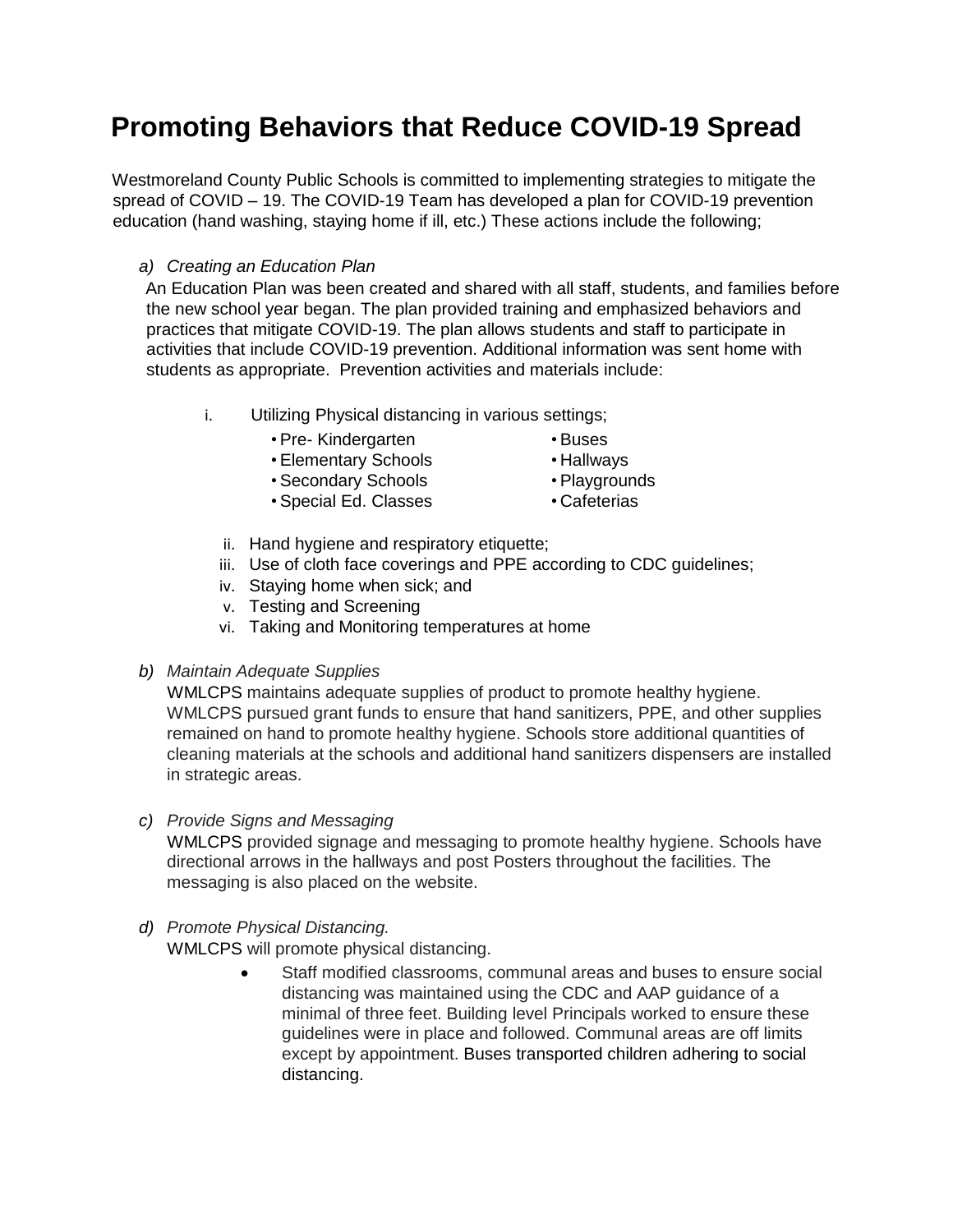- Staff developed strategies for food/dining services. The strategies included bringing meals to the classrooms. During class transitions, classes were staggered to limit the number of students in hallways at any given time.
- Staff limited the size of gatherings according to social distancing guidance. Signage on the floor and walls are utilized to ensure the CDC guidelines are met.
- Staff will follow relevant [CDC](https://www.cdc.gov/coronavirus/2019-ncov/community/schools-childcare/youth-sports.html) [guidance,](https://www.cdc.gov/coronavirus/2019-ncov/community/schools-childcare/youth-sports.html) and laws for sports and extracurricular activities.

# **Maintaining Healthy Environments**

Westmoreland County Public Schools COVID-19 Team has discussed and developed a plan for maintaining a healthy environment for Westmoreland County School's employees and students. The components are shared below.

- *a) Health Screenings* 
	- 1 Staff conduct daily health screenings of all students, staff and visitors. Staff receive a temperature check upon arrival at the school.
	- 2 All students, bus and car riders, receive a temperature check upon arrival at the school.
	- 3 All visitors and volunteers receive a temperature check upon arrival at the school.
	- 4 Individuals who have questionable or failed screenings are denied entrance into the school or placed in the isolation room.
- *b) Hygiene Practices*

 The Maintenance Director implemented cleaning and disinfection protocols for all custodians. They include;

- Frequently Touched Surfaces: Staff members are provided disinfecting wipes and spray to use on door handles and frequently touched surfaces throughout the day.
- Transport Vehicles Each vehicle is thoroughly cleaned daily.
- Increased cleaning Additional staff and time allocation is employed.
- Routine Cleaning: School schedules designate areas to be cleaned and how often.
- Additional Hand Sanitizer Stations WMLCPS strategically added hand sanitizers.
- *c) Limiting Sharing of Supplies*

WMLCPS staff ensure adequate student supplies to minimize sharing to the extent possible. All students are assigned their own technology equipment and other dedicated supplies.

*d) Operable Ventilation Systems* 

WMLCPS staff ensures ventilation systems operate properly and increase the circulation of outdoor air as much as possible. Filters are changed regularly or more often if needed. Coils are cleaned per our contract with our HVAC vendor.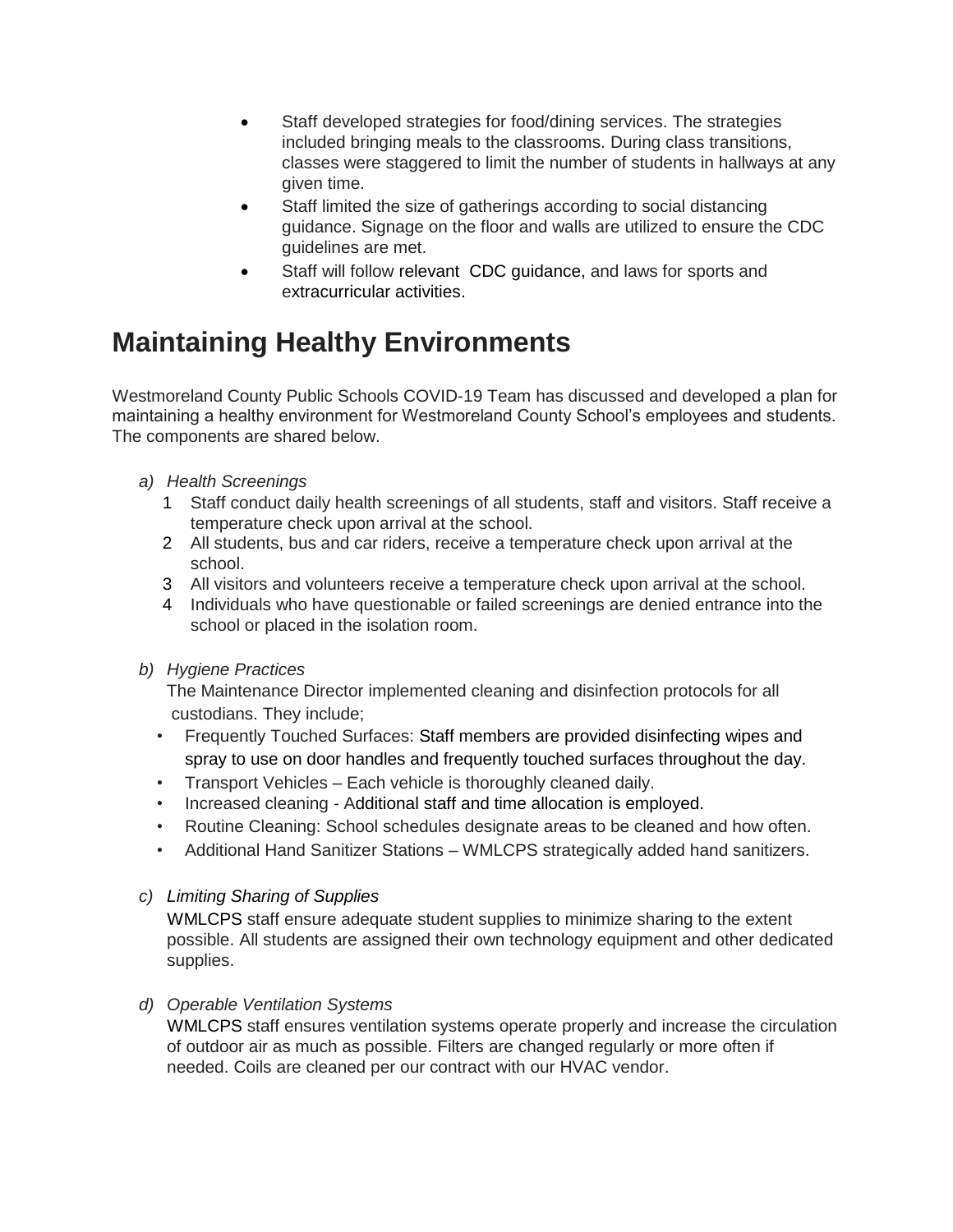*e) Water Systems* 

WMLCPS staff ensures that water systems and features are safe to use after a prolonged facility shutdown by doing the following;

- o The county checks all schools' water supply before re-opening.
- o Taking the five steps recommended by the CDC to minimize mold.
- $\circ$  Taking the eight recommended steps by the CDC to minimize Legionnaires' Disease and Legionella.
- o Drinking fountains are converted to touchless bottle stations. WMLPS encourages staff and students to bring their own water bottles.

# **Maintaining Healthy Operations**

Westmoreland County Public Schools COVID-19 Team has discussed and developed a plan for maintaining "healthy operations" for Westmoreland County School's employees and students. The components are shared below.

*a) Implementing Protections*

WMLCPS implemented protections for staff and children at higher risk for severe illness from COVID-19. Staff work with families and private health care providers as appropriate and provide accommodations as deemed necessary.

*b) Plans for Gatherings* 

WMLCPS plans for gatherings, field trips and other events that will be consistent with CDC guidelines and laws. Nonessential visitors, volunteers, and activities involving external groups are limited.

*c) Sick Leave Policies and Practices* 

WMLCPS staff adhere to our sick leave policies and practices to enable staff and students to stay home or isolate when they are sick, or have been exposed to the coronavirus.

*d) Back-up Staff* 

WMLCPS ensures the continuity of operations by having each operational building's Principal, Director, Manager or the Superintendent (or authorized designee) identify critical functions that must be maintained in spite of illness. Individuals are identified who should be cross trained to assist in the absence of the individual primarily responsible for those functions. Staff will train others to ensure continuity of operations.

## **Protecting vulnerable individuals with underlying Health Conditions**

Westmoreland County Public Schools COVID-19 Team has discussed and developed a plan for protecting those most vulnerable individuals in our community with a number of strategies.

### *a) Accommodations*

Accommodations are provided as needed, upon request, to support those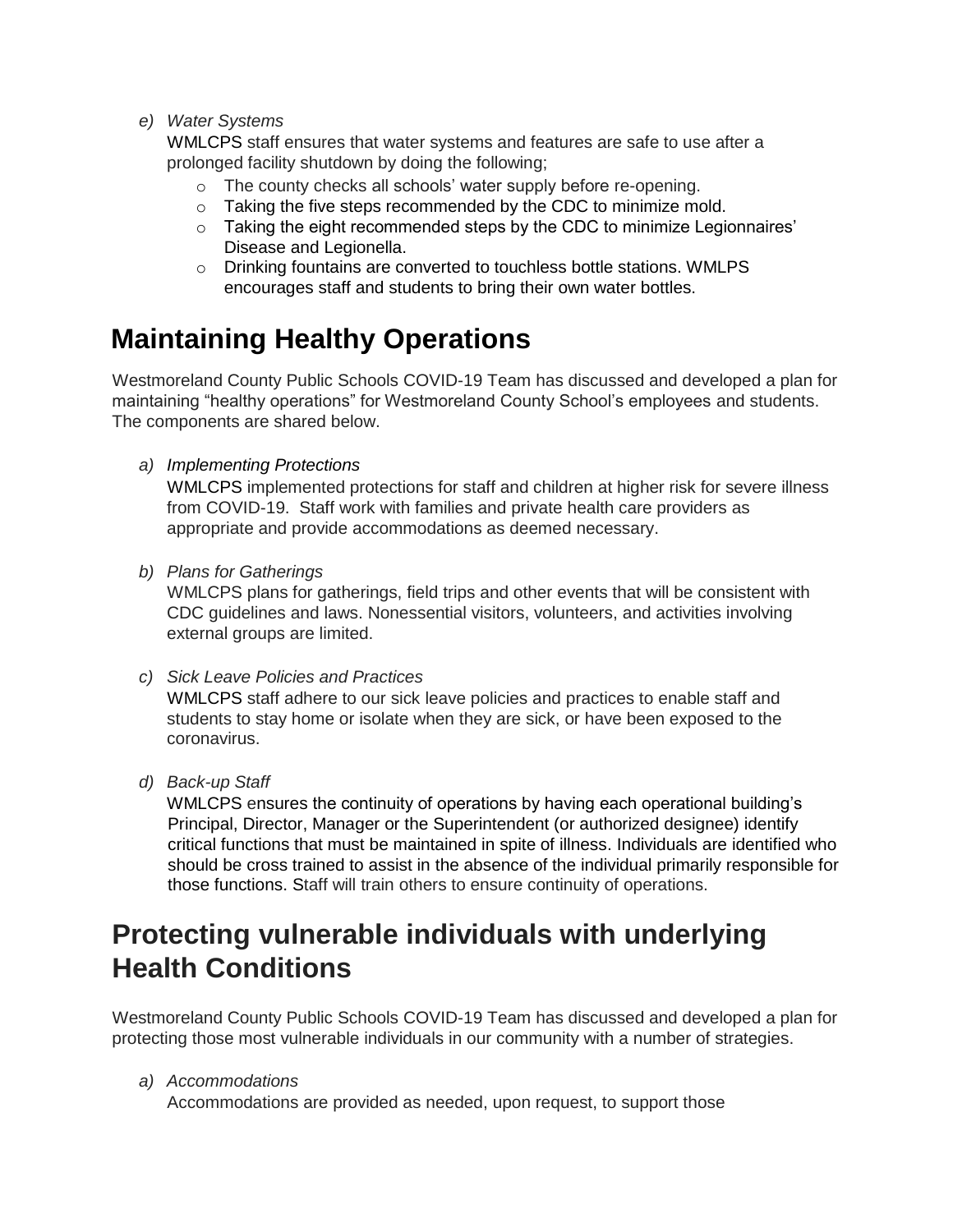at higher risk for severe illness to limit their exposure risk. Certain individuals and populations, such as those aged 65 and older, and those with underlying health conditions are at a greater risk for severe illness if COVID-19 is contracted. Under legal guidance, individuals over age 65 or with a documented medical condition making them vulnerable for severe illness, as outlined by the CDC, have their exposure risk limited by:

- a. Opportunity to telework, if appropriate for job duties.
- b. Working with employees and student families on an individual basis if appropriate in a modified but needed assignment.
- *b) Flexible Sick Leave*

Staff implemented flexible sick leave options and practices under the guidance of legal counsel that enabled faculty, staff and students to stay home or isolate when they are sick or have been exposed.

*c) Options for Return* 

Staff return to work after COVID-19 illness per the guidance of the WCHD, VDH, and the CDC. However, in order to return, staff and students must meet CDC guidelines.

- *d)* Who needs to Quarantine?
	- People who have been i[n](https://www.cdc.gov/coronavirus/2019-ncov/php/contact-tracing/contact-tracing-plan/appendix.html#contact) [close contact](https://www.cdc.gov/coronavirus/2019-ncov/php/contact-tracing/contact-tracing-plan/appendix.html#contact) with someone who has COVID-19 excluding people who have had COVID-19 within the past 3 months o[r](https://www.cdc.gov/coronavirus/2019-ncov/vaccines/fully-vaccinated.html) who [are](https://www.cdc.gov/coronavirus/2019-ncov/vaccines/fully-vaccinated.html) [fully vaccinated.](https://www.cdc.gov/coronavirus/2019-ncov/vaccines/fully-vaccinated.html)
	- People who have tested positive for COVID-19 within the past 3 months and recovered do not have to quarantine or get tested again as long as they do not develop new symptoms.
	- People who develop symptoms again within 3 months of their first bout of COVID-19 may need to be tested again if there is no other cause identified for their symptoms.
	- People who have been in close contact with someone who has COVID-19 are not required to quarantine if they have bee[n](https://www.cdc.gov/coronavirus/2019-ncov/vaccines/fully-vaccinated.html) [fully vaccinated](https://www.cdc.gov/coronavirus/2019-ncov/vaccines/fully-vaccinated.html) [a](https://www.cdc.gov/coronavirus/2019-ncov/vaccines/fully-vaccinated.html)gainst the disease and show no symptoms.

### **What counts a[s](https://www.cdc.gov/coronavirus/2019-ncov/php/contact-tracing/contact-tracing-plan/appendix.html#contact) [close contact?](https://www.cdc.gov/coronavirus/2019-ncov/php/contact-tracing/contact-tracing-plan/appendix.html#contact)**

- You were within 6 feet of someone who has COVID-19 for a total of 15 minutes or more
- You provided care at home to someone who is sick with COVID-19
- You had direct physical contact with the person (hugged or kissed them)
- You shared eating or drinking utensils
- They sneezed, coughed, or somehow got respiratory droplets on you

### *e) Options to reduce Quarantine*

Reducing the length of quarantine makes it easier for employees by reducing the time they cannot work. The local public health authorities make the final decisions about how long quarantines should last, based on CDC guidelines, local conditions and needs.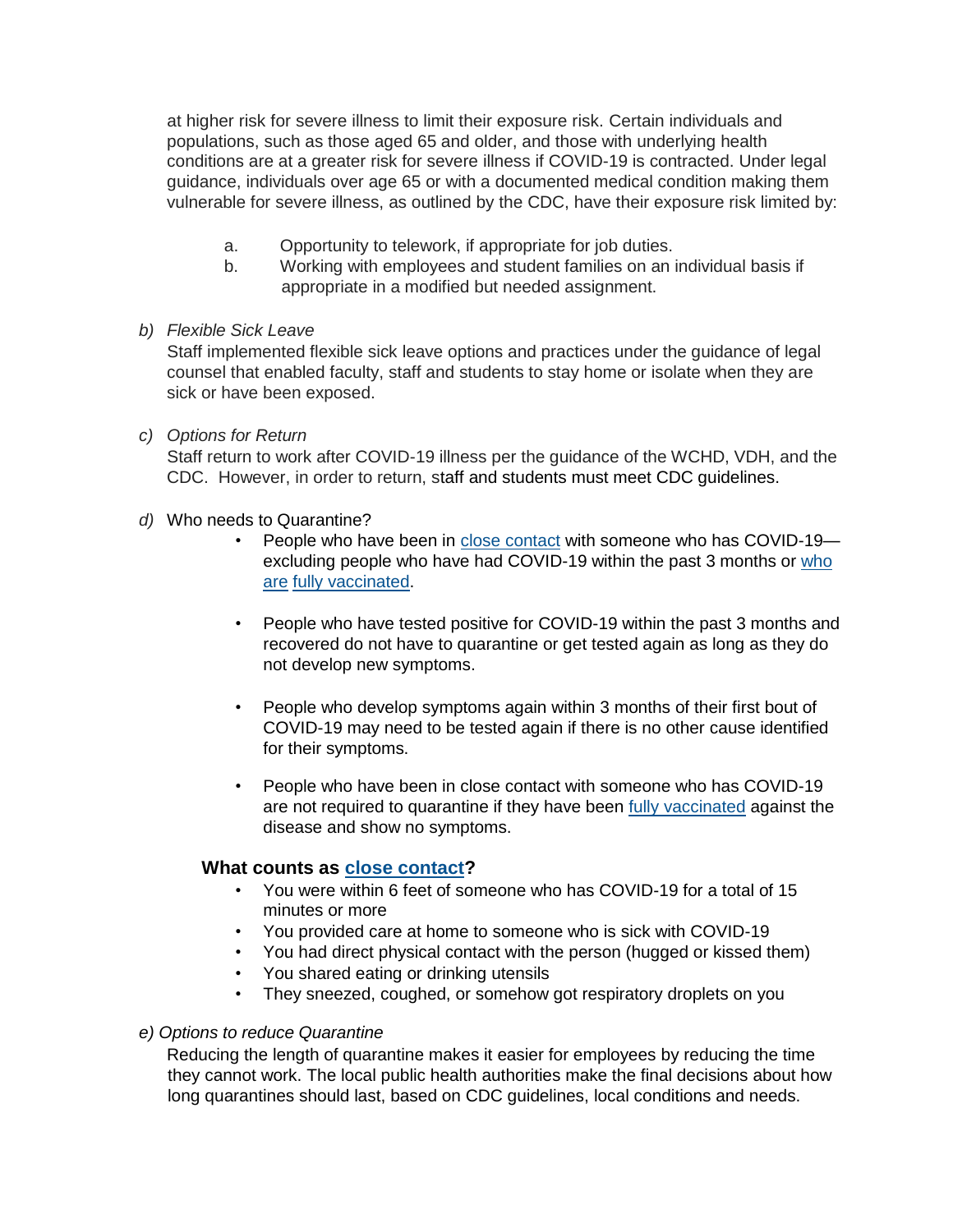The CDC currently endorses quarantine for 5 days followed by 5 days of masking. The CDC will continue to evaluate new information and update recommendations as needed.

### **Preparing for when someone gets sick**

Westmoreland County Public Schools COVID-19 Team has discussed and prepared to address the situation where someone may get sick at school. The following steps will be applied to this situation.

### *a) Students who Present Symptoms*

Students/staff who present symptoms of the coronavirus in the school setting will be addressed by;

- Immediately separating staff and children with COVID-19 symptoms (fever, cough, or shortness of breath) at school. Individuals who are sick will be taken immediately to the isolation room. They will then be sent home or to a healthcare facility depending on how severe their symptoms are.
- School administrators, in consultation with school nurses, will place an individual in the isolation room who tests positive but does not have symptoms.
- Staff will contact a parent or guardian to facilitate safe transportation of those who are sick to home or healthcare facility.

### *b) Transportation*

WMLCPS's protocols to facilitate the safe transport of those who are sick to their home or a healthcare facility include;

- Educating parents of the importance of maintaining up to date emergency contact information which is placed in the student information system.
- Alerting the ambulance or the hospital, that the person being transported may have COVID-19
- If for whatever reason transportation home is needed, transportation will be provided by a transportation professional in an appropriate school division vehicle. Mitigation methods will be taken.

### *c) Maintenance Director*

The Maintenance Director will develop protocols for staff to implement cleansing and disinfection procedures in areas used by sick individuals. They include;

• Closing off areas used by a sick person for use until after these areas have been cleaned and disinfected, using materials and methods outlined by the CDC and in consultation with the local health department.